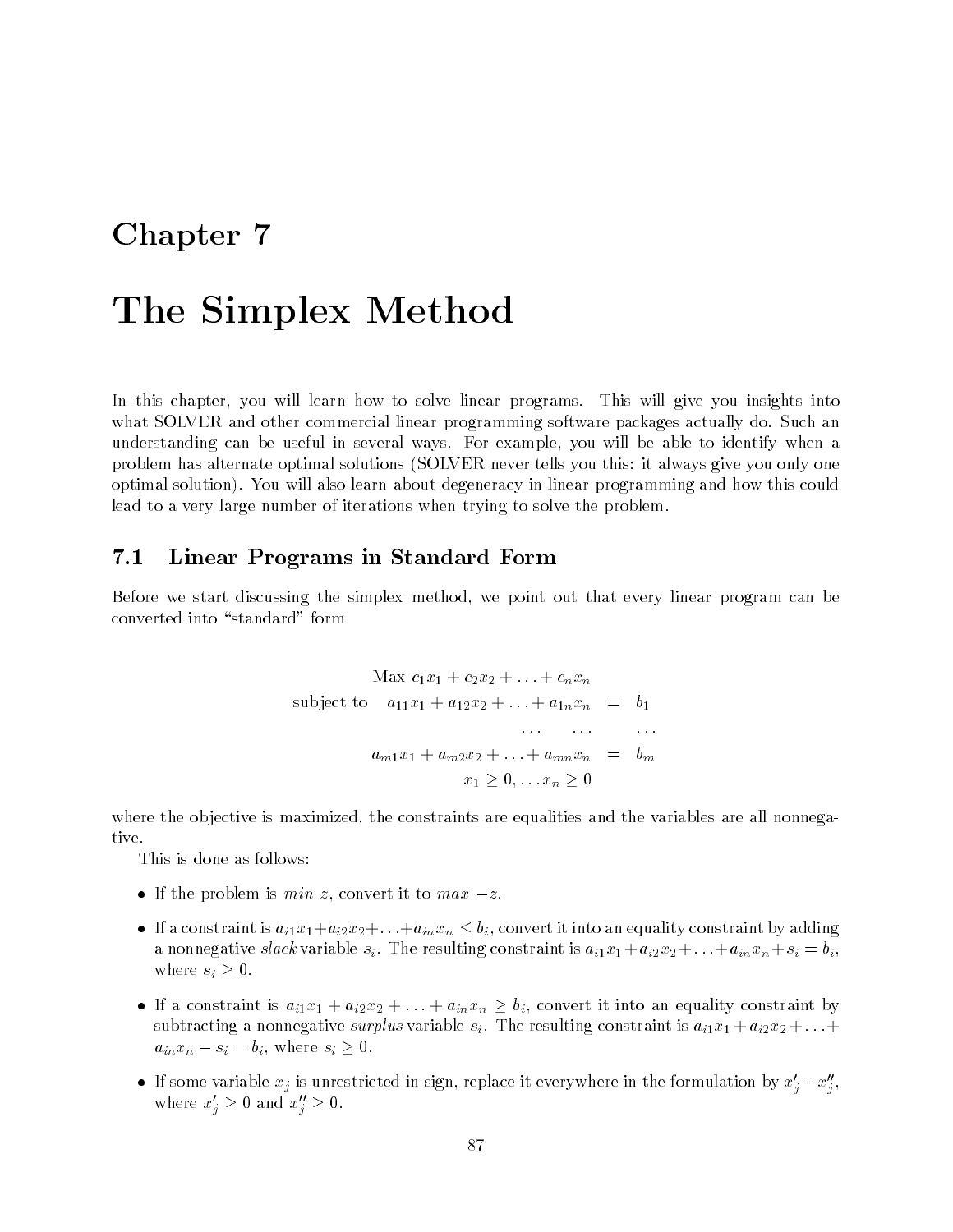Example 7.1.1 Transform the following linear program into standard form.

Min 2x1 +3x2 x1 3x2 +2x3 <sup>3</sup> x1 +2x2 <sup>2</sup>  $x$  in the state  $\alpha$  of  $\alpha$  or  $\alpha$  or  $\alpha$  . The state  $\alpha$ 

Let us first turn the objective into a  $max$  and the constraints into equalities.

$$
\begin{array}{cccc}\n\text{Max} & 2x_1 & -3x_2 \\
x_1 & -3x_2 & +2x_3 & +s_1 & = 3 \\
-x_1 & +2x_2 & & -s_2 & = 2 \\
x_1 \text{ urs, } x_2 \ge 0, \ x_3 \ge 0 \quad s_1 \ge 0 \quad s_2 \ge 0\n\end{array}
$$

The last step is to convert the unrestricted variable  $x_1$  into two nonnegative variables:  $x_1 =$  $x_1' - x_1''$ .

 $\text{max}$   $2x_1$   $-2x_1$   $-3x_2$  $x_1$   $-x_1$   $-x_2$   $+x_3$   $+x_1$   $= 3$  $-x_1$   $+x_1$   $+x_2$   $-s_2$   $=$  2  $x_1 \geq 0, \quad x_1 \geq 0, \quad x_2 \geq 0, \quad x_3 \geq 0 \quad s_1 \geq 0 \quad s_2 \geq 0$ 

## 7.2 Solution of Linear Programs by the Simplex Method

For simplicity, in this course we solve "by hand" only the case where the constraints are of the form  $\leq$  and the right-hand-sides are nonnegative. We will explain the steps of the simplex method while we progress through an example.

Example 7.2.1 Solve the linear program

max x1 +x2 ——————————————————— x1 +2x2 <sup>3</sup>  $x_1 = x_1 - x_2 = x_1$ 

First, we convert the problem into standard form by adding slack variables  $x_3 \geq 0$  and  $x_4 \geq 0$ .

max x1 +x2 2x1 +x2 +x3 <sup>=</sup> <sup>4</sup> x1 +2x2 +x4 <sup>=</sup> <sup>3</sup>  $x + 1 = 0$ ;  $x + 2 = 0$ ;  $x + 3 = 0$ ; x4  $x = 0$ ; x

Let z denote the objective function value. Here,  $z = x_1 + x_2$  or, equivalently,

$$
z - x_1 - x_2 = 0.
$$

Putting this equation together with the constraints, we get the following system of linear equations.

$$
z - x_1 - x_2 = 0 \t Row 0
$$
  
\n
$$
2x_1 + x_2 + x_3 = 4 \t Row 1
$$
  
\n
$$
x_1 + 2x_2 + x_3 = 3 \t Row 2
$$
\n(7.1)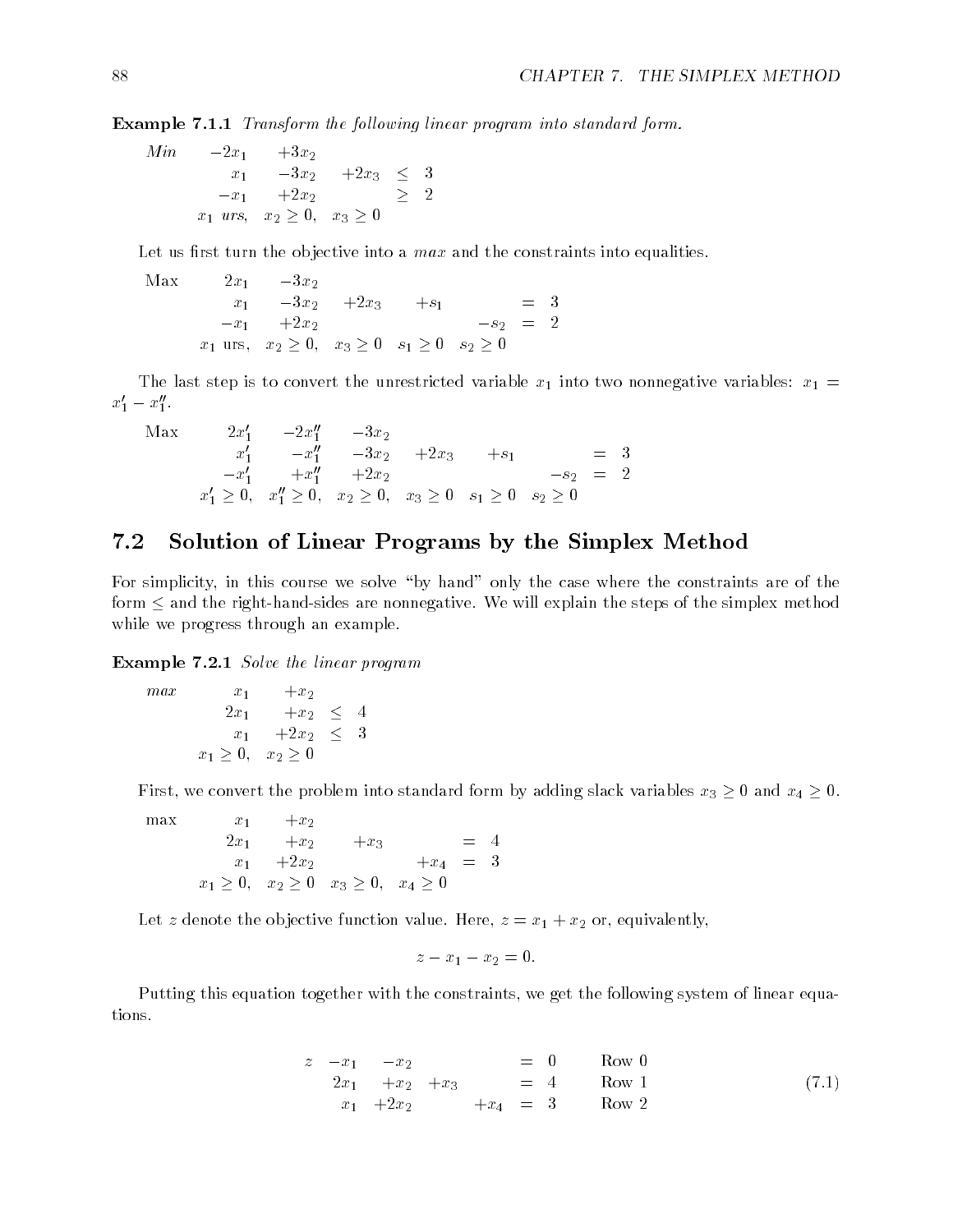Our goal is to maximize  $z,$  while satisfying these equations and, in addition,  $x_1 \geq 0,$   $x_2 \geq 0,$  $x_3 \geq 0, x_4 \geq 0.$ 

Note that the equations are already in the form that we expect at the last step of the Gauss-Jordan procedure. Namely, the equations are solved in terms of the nonbasic variables  $x_1, x_2$ . The variables (other than the special variable  $z$ ) which appear in only one equation are the basic variables. Here the basic variables are  $x_3$  and  $x_4$ . A basic solution is obtained from the system of equations by setting the nonbasic variables to zero. Here this yields

 $x_1 = x_2 = 0$   $x_3 = 4$   $x_4 = 3$   $z = 0$ .

Is this an optimal solution or can we increase z? (Our goal)

By looking at Row 0 above, we see that we can increase  $z$  by increasing  $x_1$  or  $x_2$ . This is because these variables have a negative coefficient in Row 0. If all coefficients in Row 0 had been nonnegative, we could have concluded that the current basic solution is optimum, since there would be no way to increase z (remember that all variables  $x_i$  must remain  $\geq 0$ ). We have just discovered the first rule of the simplex method.

**Rule 1** If all variables have a nonnegative coefficient in Row 0, the current basic solution is optimal.

Otherwise, pick a variable  $x_i$  with a negative coefficient in Row 0.

The variable chosen by Rule 1 is called the *entering* variable. Here let us choose, say,  $x_1$  as our entering variable. It really does not matter which variable we choose as long as it has a negative coefficient in Row 0. The idea is to *pivot* in order to make the nonbasic variable  $x_1$  become a basic variable. In the process, some basic variable will become nonbasic (the leaving variable). This change of basis is done using the Gauss-Jordan procedure. What is needed next is to choose the pivot element. It will be found using Rule 2 of the simplex method. In order to better understand the rationale behing this second rule, let us try both possible pivots and see why only one is acceptable.

First, try the pivot element in Row 1.

|  | $z - x_1 - x_2$    |  |  | $= 0$ Row 0      |
|--|--------------------|--|--|------------------|
|  | $2x_1 + x_2 + x_3$ |  |  | $= 4$ Row 1      |
|  | $x_1 + 2x_2$       |  |  | $+x_4 = 3$ Row 2 |

This yields

|  | $-\frac{1}{2}x_2 + \frac{1}{3}x_3$      |                                             | $= 2$ | - Row 0 |
|--|-----------------------------------------|---------------------------------------------|-------|---------|
|  | $x_1 + \frac{1}{2}x_2 + \frac{1}{2}x_3$ |                                             | $=$ 2 | Row 1   |
|  |                                         | $\frac{3}{2}x_2 - \frac{1}{2}x_3 + x_4 = 1$ |       | Row 2   |

with basic solution  $x_2 = x_3 = 0$   $x_1 = 2$   $x_4 = 1$   $z = 2$ .

Now, try the pivot element in Row 2.

|  | $z = x_1 - x_2$         |  |  | $= 0$ Row 0      |
|--|-------------------------|--|--|------------------|
|  | $2x_1 + x_2 + x_3$      |  |  | $= 4$ Row 1      |
|  | $\mathbf{x_1}$ +2 $x_2$ |  |  | $+x_4 = 3$ Row 2 |

This yields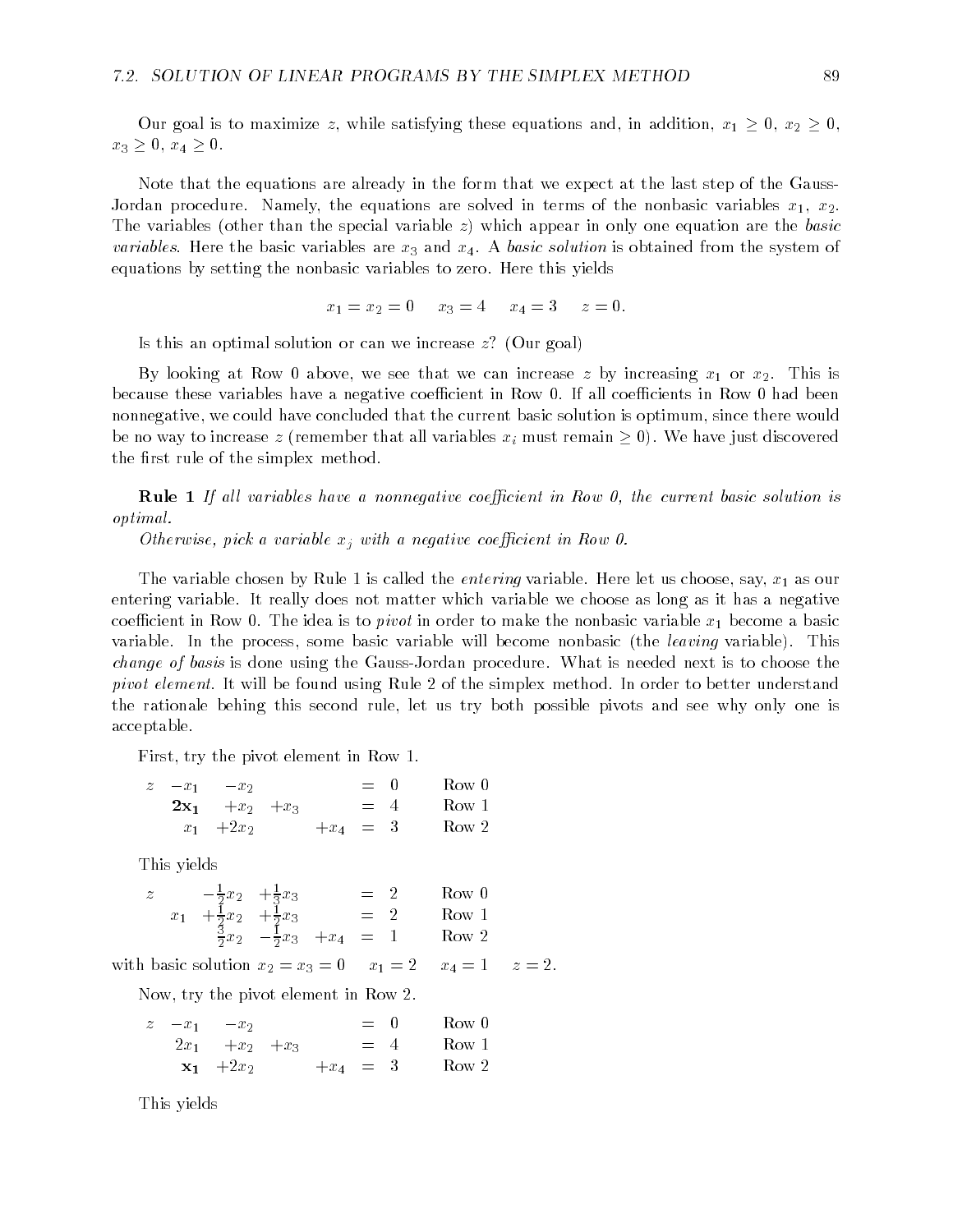| $\overline{z}$ |              | $+x_2$ | $+x_4 = 3$               |  | Row 0 |
|----------------|--------------|--------|--------------------------|--|-------|
|                |              |        | $-3x_2 + x_3 -2x_4 = -2$ |  | Row 1 |
|                | $x_1 + 2x_2$ |        | $+x_4 = 3$               |  | Row 2 |

with basic solution  $x_2 = x_4 = 0$   $x_1 = 3$   $x_3 = -2$   $z = 3$ .

Which pivot should we choose? The first one, of course, since the second yields an infeasible basic solution! Indeed, remember that we must keep all variables  $\geq 0$ . With the second pivot, we get  $x_3 = -2$  which is infeasible. How could we have known this ahead of time, before actually performing the pivots? The answer is, by comparing the ratios  $\frac{1}{\text{Entering Variable Coefficient}}$  in Rows 1 and 2 of (7.1). Here we get  $\frac{2}{5}$  in Row 1 and  $\frac{2}{7}$  in Row 2. If you pivot in a row with *minimum* ratio, you will end up with a feasible basic solution (i.e. you will not introduce negative entries in the Right Hand Side), whereas if you pivot in a row with a ratio which is not minimum you will always end up with an infeasible basic solution. Just simple algebra! A negative pivot element would not be good either, for the same reason. We have just discovered the second rule of the simplex method.

**Rule 2** For each Row i,  $i > 1$ , where there is a strictly positive "entering variable coefficient". compute the ratio of the Right Hand Side to the "entering variable coefficient". Choose the pivot row as being the one with MINIMUM ratio.

Once you have idendied the pivot element by Rule 2, you perform a Gauss-Jordan pivot. This gives you a new basic solution. Is it an optimal solution? This question is addressed by Rule 1, so we have closed the loop. The simplex method iterates between Rules 1, 2 and pivoting until Rule 1 guarantees that the current basic solution is optimal. That's all there is to the simplex method.

After our first pivot, we obtained the following system of equations.

| $\overline{z}$ | $-\frac{1}{2}x_2 + \frac{1}{3}x_3$      |                                             | $=$ 2 | Row 0 |
|----------------|-----------------------------------------|---------------------------------------------|-------|-------|
|                | $x_1 + \frac{1}{2}x_2 + \frac{1}{2}x_3$ |                                             | $=$ 2 | Row 1 |
|                |                                         | $\frac{3}{2}x_2 - \frac{1}{2}x_3 + x_4 = 1$ |       | Row 2 |

with basic solution  $x_2 = x_3 = 0$   $x_1 = 2$   $x_4 = 1$   $z = 2$ .

Is this solution optimal? No, Rule 1 tells us to choose  $x_2$  as entering variable. Where should we pivot? Kule 2 tells us to pivot in Row 2, since the ratios are  $\frac{1}{1/2} = 4$  for Row 1, and  $\frac{1}{3/2} = \frac{1}{3}$  for Row 2, and the minimum occurs in Row 2. So we pivot on  $\frac{1}{2}x_2$  in the above system of equations. This yields

z 
$$
+\frac{1}{3}x_3 + \frac{1}{3}x_4 = \frac{7}{3}
$$
 Row 0  
\nx<sub>1</sub>  $+\frac{2}{3}x_3 - \frac{1}{3}x_4 = \frac{5}{3}$  Row 1  
\nx<sub>2</sub>  $-\frac{1}{3}x_3 + \frac{2}{3}x_4 = \frac{2}{3}$  Row 2

With basic solution  $x_3 = x_4 = 0$   $x_1 = \frac{1}{3}$   $x_2 = \frac{1}{3}$   $z = \frac{1}{3}$ . **33 Million Street Street Street Street Street Street Street Street Street Street Street Street Street Street** 

Now Rule 1 tells us that this basic solution is optimal, since there are no more negative entries in Row 0.

All the above computations can be represented very compactly in *tableau form*.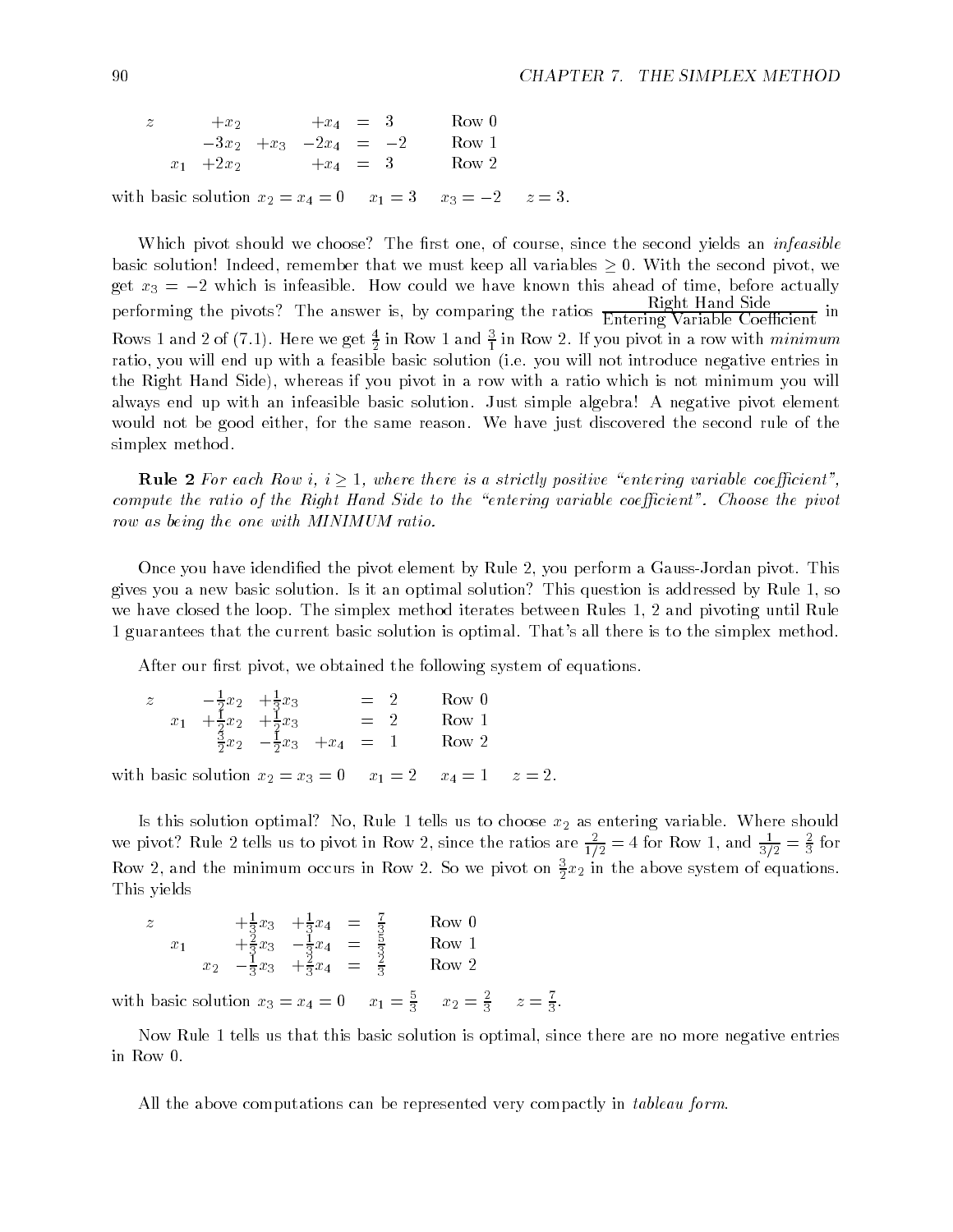| $\widetilde{\mathcal{Z}}$ | $x_1$          | $x_2$          | $x_3$    | $x_4$       | RHS           | Basic solution                                   |
|---------------------------|----------------|----------------|----------|-------------|---------------|--------------------------------------------------|
|                           | $-1$           | $-1$           | $\theta$ | $\Omega$    | $\Box$        | basic<br>$x_3 = 4$ $x_4 = 3$                     |
| $\theta$                  | $\overline{2}$ |                |          | 0           |               | nonbasic $x_1 = x_2 = 0$                         |
| $\theta$                  |                | $\overline{2}$ | $\theta$ |             | 3             | $z=0$                                            |
|                           |                |                |          |             | 2             | basic<br>$x_1 = 2$ $x_4 = 1$                     |
| $\Omega$                  |                |                |          | 0           | 2             | nonbasic $x_2 = x_3 = 0$                         |
| $\Omega$                  |                |                |          |             |               | $z=2$                                            |
|                           |                |                |          |             |               | basic<br>$x_1 = \frac{5}{3}$ $x_2 = \frac{2}{3}$ |
| $\theta$                  |                |                |          |             | $\frac{3}{5}$ | nonbasic $x_3 = x_4 = 0$                         |
| $\theta$                  |                |                |          | $rac{3}{3}$ | 5             | $z =$                                            |

Since the above example has only two variables, it is interesting to interpret the steps of the simplex method graphically. See Figure 7.1. The simplex method starts in the corner point ( $x_1 =$  $0, x_2 = 0$ ) with  $z = 0$ . Then it discovers that z can increase by increasing, say,  $x_1$ . Since we keep  $x_2 = 0$ , this means we move along the  $x_1$  axis. How far can we go? Only until we hit a constraint: if we went any further, the solution would become infeasible. That's exactly what Rule 2 of the simplex method does: the minimum ratio rule identifies the first constraint that will be encountered. And when the constraint is reached, its slack  $x_3$  becomes zero. So, after the first pivot, we are at the point  $(x_1 = 2, x_2 = 0)$ . Rule 1 discovers that z can be increased by increasing  $x_2$  while keeping  $x_3 = 0$ . This means that we move along the boundary of the feasible region  $2x_1 + x_2 = 4$  until we reach another constraint: After pivoting, we reach the optimal point  $(x_1 = \frac{1}{2}, x_2 = \frac{1}{2})$ .



Figure 7.1: Graphical Interpretation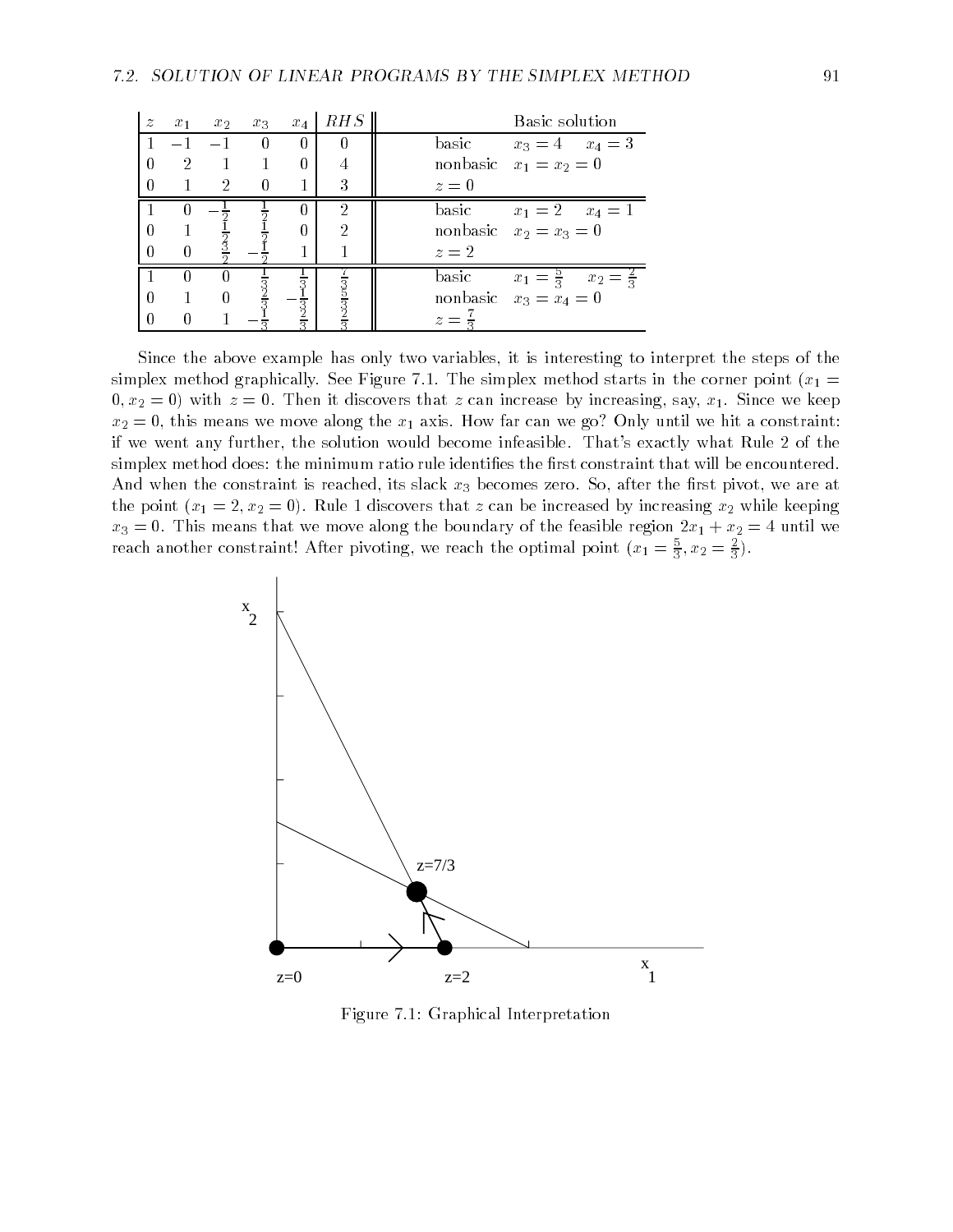Exercise 62 Solve the following linear program by the simplex method.

max 4x1 +x2 x3 x3 x1 +3x3 <sup>6</sup> 3x1 +x2 +3x3 <sup>9</sup>  $x - 1 = 0, \quad x - 2 = 0, \quad x - 3 = 0, \quad x - 4 = 0, \quad x - 5 = 0, \quad x - 6 = 0, \quad x - 3 = 0, \quad x - 4 = 0, \quad x - 5 = 0, \quad x - 6 = 0, \quad x - 3 = 0, \quad x - 4 = 0, \quad x - 5 = 0, \quad x - 6 = 0, \quad x - 6 = 0, \quad x - 6 = 0, \quad x - 6 = 0, \quad x - 6 = 0, \quad x - 6 = 0, \quad x - 6 = 0, \quad x - 6 = 0, \quad x - 6 = 0, \quad$ 

## 7.3 Alternate Optimal Solutions, Degeneracy, Unboudedness, Infeasibility

#### Alternate Optimal Solutions

Let us solve a small variation of the earlier example, with the same constraints but a slightly different objective:

 $\max$   $x_1$   $+\frac{1}{2}x_2$ ——————————————————— x1 +2x2 <sup>3</sup> \* 1 = \* 1 \* 2 = \* \*

As before, we add slacks  $x_3$  and  $x_4$ , and we solve by the simplex method, using tableau representation.

| $\widetilde{z}$ | $x_1$          | $x_2$ |  | $x_3$ $x_4$   $RHS$ | Basic solution               |
|-----------------|----------------|-------|--|---------------------|------------------------------|
|                 |                |       |  |                     | basic<br>$x_3 = 4$ $x_4 = 3$ |
|                 | $\overline{2}$ |       |  |                     | nonbasic $x_1 = x_2 = 0$     |
|                 |                | 2     |  | 3                   | $z=0$                        |
|                 |                |       |  |                     | basic<br>$x_1 = 2$ $x_4 = 1$ |
|                 |                |       |  |                     | nonbasic $x_2 = x_3 = 0$     |
|                 |                |       |  |                     | $z=2$                        |

Now Rule 1 shows that this is an optimal solution. Interestingly, the coefficient of the nonbasic variable  $x_2$  in Row 0 happens to be equal to 0. Going back to the rationale that allowed us to derive Rule 1, we observe that, if we increase  $x_2$  (from its current value of 0), this will not effect the value of z. Increasing  $x_2$  produces changes in the other variables, of course, through the equations in Rows 1 and 2. In fact, we can use Rule 2 and pivot to get a different basic solution with the same objective value  $z = 2$ .

|  | $x_{2}$ | $x_3$ | $x_4$   $RHS$ | Basic solution                                   |
|--|---------|-------|---------------|--------------------------------------------------|
|  |         |       |               | basic<br>$x_1 = \frac{5}{3}$ $x_2 = \frac{2}{3}$ |
|  |         |       |               | nonbasic $x_3 = x_4 = 0$                         |
|  |         |       |               | $z = 2$                                          |

Note that the coefficient of the nonbasic variable  $x_4$  in Row 0 is equal to 0. Using  $x_4$  as entering variable and pivoting, we would recover the previous solution!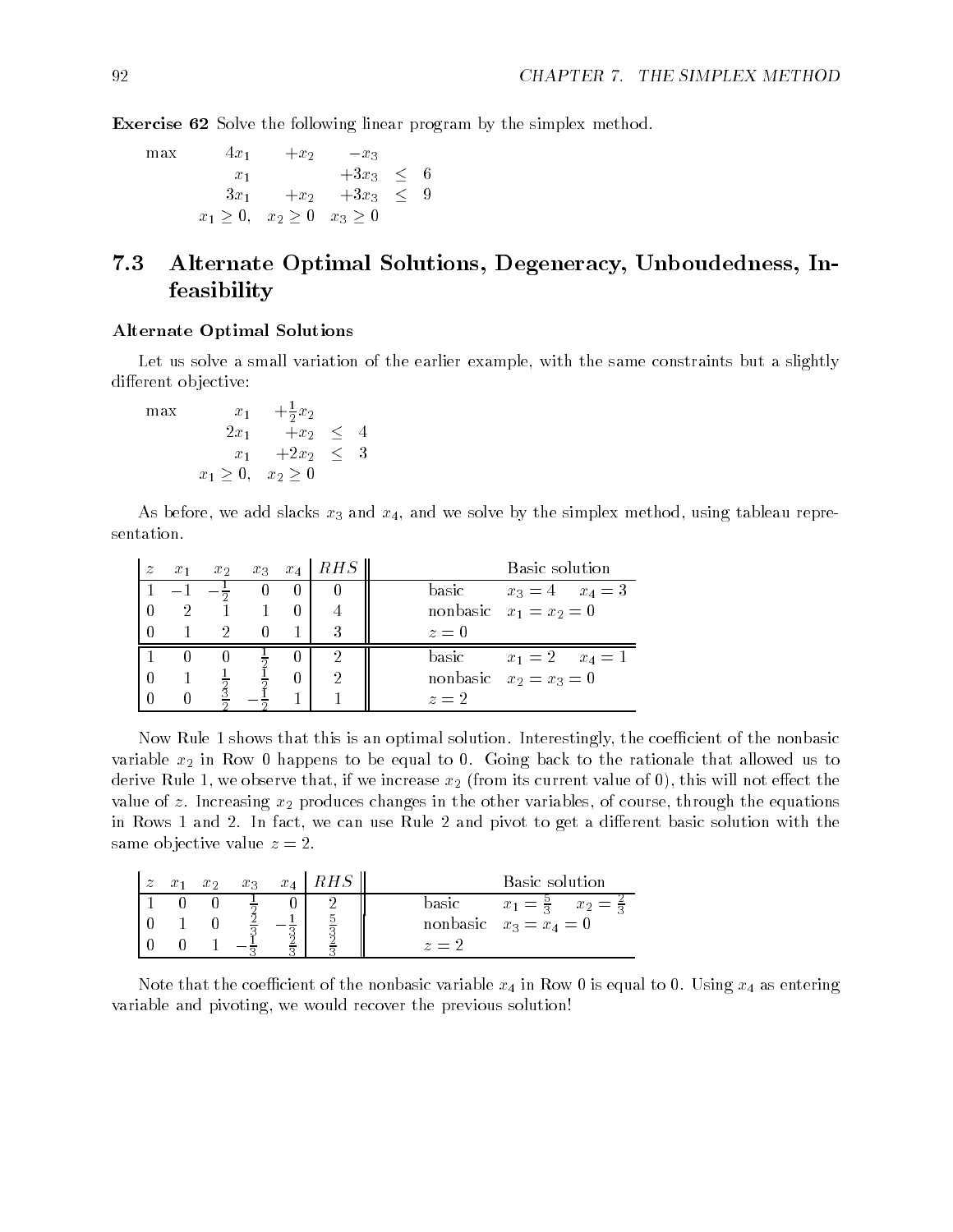#### Degeneracy

#### Example 7.3.1

$$
max \n\begin{array}{rcl}\n & 2x_1 & +x_2 \\
 & & 3x_1 & +x_2 \\
 & & & x_1 & -x_2 \\
 & & & x_2 & \le 3\n\end{array}
$$
\n
$$
x_1 \ge 0, \quad x_2 \ge 0
$$

Let us solve this problem using the  $-by$  now familiar–simplex method. In the initial tableau, we can choose  $x_1$  as the entering variable (Rule 1) and Row 2 as the pivot row (the minimum ratio in Rule 2 is a tie, and ties are broken arbitrarily). We pivot and this yields the second tableau below.

| $\boldsymbol{z}$ | $x_1$    |      |                |                |          | $x_2$ $x_3$ $x_4$ $x_5$   $RHS$ | Basic solution                            |
|------------------|----------|------|----------------|----------------|----------|---------------------------------|-------------------------------------------|
|                  | $-2$     |      | $\overline{0}$ | $\theta$       | $\theta$ | $\left($                        | basic<br>$x_3 = 6$ $x_4 = 2$ $x_5 = 3$    |
| $\theta$         | 3        |      |                | $\overline{0}$ | $\theta$ | 6                               | nonbasic $x_1 = x_2 = 0$                  |
| $\bigcap$        |          | $-1$ | $\theta$       |                | $\Omega$ | 2                               | $z=0$                                     |
| $\Omega$         | $\Omega$ |      | $\Box$ 0       | $\theta$       |          | 3                               |                                           |
|                  | $\Omega$ | $-3$ | $\overline{0}$ | $\sim 2$       | $\theta$ | 4                               | basic<br>$x_1 = 2$ $x_3 = 0$<br>$x_5 = 3$ |
| $\bigcap$        | $\theta$ |      | $4 \quad 1$    | $-3$           | $\Omega$ | $\theta$                        | nonbasic $x_2 = x_4 = 0$                  |
| $\overline{0}$   |          | $-1$ | $\theta$       |                | $\Omega$ | 2                               | $z=4$                                     |
|                  | 0        |      | $\theta$       | $\theta$       |          | 3                               |                                           |

Note that this basic solution has a basic variable (namely  $x_3$ ) which is equal to zero. When this occurs, we say that the basic solution is degenerate. Should this be of concern? Let us continue the steps of the simplex method. Rule 1 indicates that  $x_2$  is the entering variable. Now let us apply Kule 2. The ratios to consider are  $\frac{1}{4}$  in Row 1 and  $\frac{1}{4}$  in Row 3. The minimum ratio occurs in Row  $\sim$  44  $\sim$  44  $\sim$ <u>1989 - John Stone Barnett, amerikansk politiker (</u> 1, so let us perform the corresponding pivot.

|  | $x_{2}$ | $x_{3}$ |  | $x_4$ $x_5$   $RHS$ | Basic solution                         |
|--|---------|---------|--|---------------------|----------------------------------------|
|  |         |         |  |                     | $x_1 = 2$ $x_2 = 0$ $x_5 = 3$<br>basic |
|  |         |         |  |                     | nonbasic $x_3 = x_4 = 0$               |
|  |         |         |  |                     | $z = 4$                                |
|  |         |         |  |                     |                                        |

We get exactly the same solution! The only difference is that we have interchanged the names of a nonbasic variable with that of a degenerate basic variable  $(x_2 \text{ and } x_3)$ . Rule 1 tells us the solution is not optimal, so let us continue the steps of the simplex method. Variable  $x_4$  is the entering variable and the last row wins the minimum ratio test. After pivoting, we get the tableau:

| $\overline{z}$ | $x_1$ | x <sub>2</sub> | $x_3$          | $x_{\rm A}$ |               | $x_5$   $RHS$ | Basic solution                          |
|----------------|-------|----------------|----------------|-------------|---------------|---------------|-----------------------------------------|
|                |       |                |                |             | $\frac{1}{2}$ |               | $x_1 = 1$ $x_2 = 3$<br>basic<br>$x_4=4$ |
|                |       |                |                |             |               |               | nonbasic $x_3 = x_5 = 0$                |
|                |       |                | $\overline{2}$ |             |               |               | $z=5$                                   |
|                |       |                |                |             | $\sim$        |               |                                         |

By Rule 1, this is the optimal solution. So, after all, degeneracy did not prevent the simplex method to find the optimal solution in this example. It just slowed things down a little. Unfortunately, on other examples, degeneracy may lead to *cycling*, i.e. a sequence of pivots that goes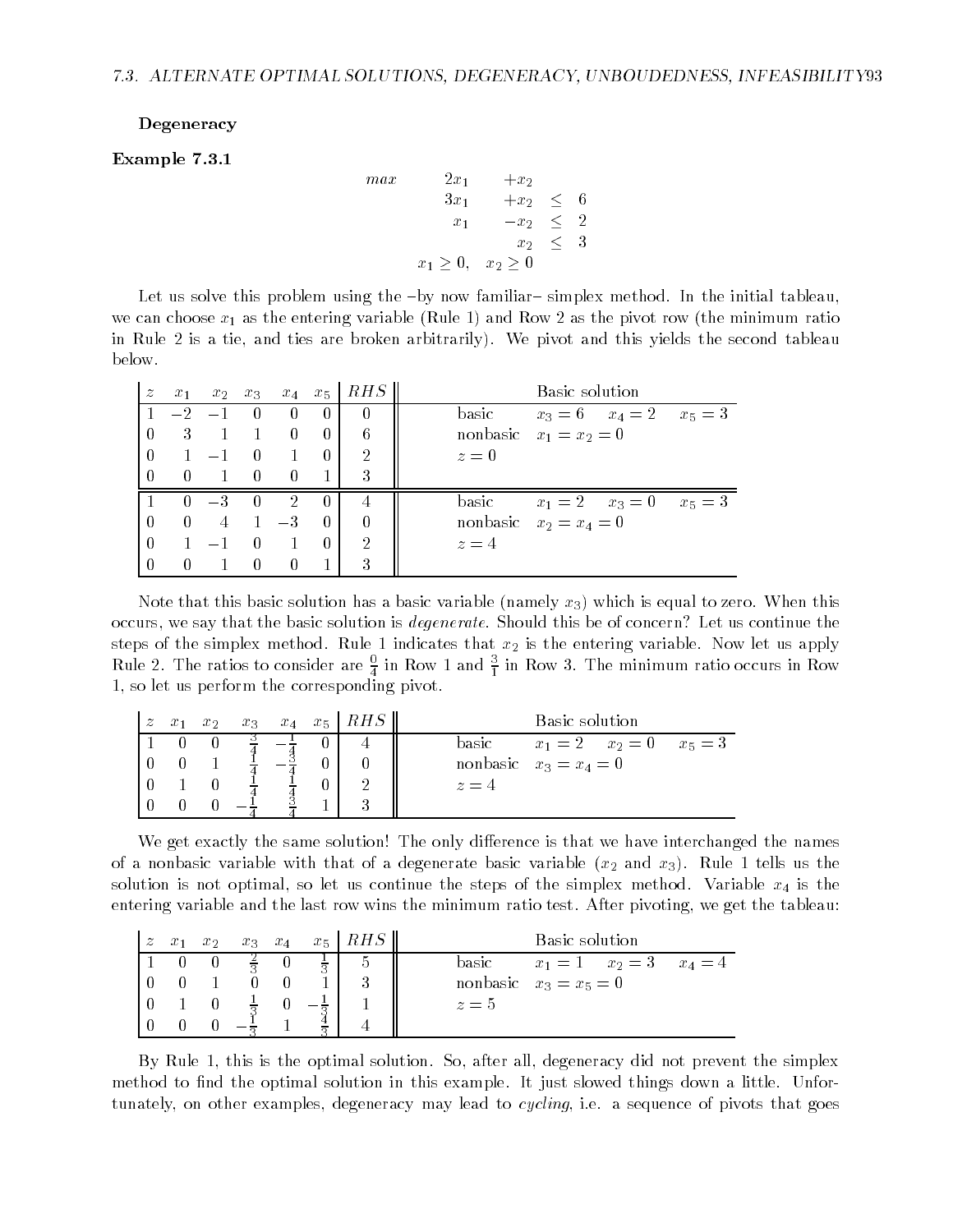through the same tableaus and repeats itself indefinitely. In theory, cycling can be avoided by choosing the entering variable with smallest index in Rule 1, among all those with a negative coef ficient in Row 0, and by breaking ties in the minimum ratio test by choosing the leaving variable with smallest index (this is known as Bland's rule). This rule, although it guaranties that cycling will never occur, turns out to be somewhat inefficient. Actually, in commercial codes, no effort is made to avoid cycling. This may come as a surprise, since degeneracy is a frequent occurence. But there are two reasons for this:

- Although degeneracy is frequent, cycling is extremely rare.
- $\bullet$  The precision of computer arithmetic takes care of cycling by itself: round off errors accumulate and eventually gets the method out of cycling.

Our example of degeneracy is a 2-variable problem, so you might want to draw the constraint set in the plane and interpret degeneracy graphically.

#### Unbounded Optimum

Example 7.3.2

| max | $2x_1$                         | $+x_2$  |        |  |
|-----|--------------------------------|---------|--------|--|
|     | $-x_1$                         | $+x_2$  | $\leq$ |  |
|     | $x_{1}$                        | $-2x_2$ | $\leq$ |  |
|     | $x_1 \geq 0, \quad x_2 \geq 0$ |         |        |  |

Solving by the simplex method, we get:

| $\boldsymbol{z}$ |         |         |                |          | $x_1$ $x_2$ $x_3$ $x_4$ RHS | Basic solution               |
|------------------|---------|---------|----------------|----------|-----------------------------|------------------------------|
|                  | $-2$    | $-1$    | $\overline{0}$ | $\Omega$ |                             | basic<br>$x_3 = 1$ $x_4 = 2$ |
|                  |         |         |                |          |                             | nonbasic $x_1 = x_2 = 0$     |
|                  | $1 -2$  |         | $\vert$        |          |                             | $z=0$                        |
|                  | $0 - 5$ |         | 0              | 2        |                             | basic<br>$x_1 = 2$ $x_3 = 3$ |
|                  |         | $0 -1$  |                |          |                             | nonbasic $x_2 = x_4 = 0$     |
|                  |         | $1 - 2$ | $\Box$         |          |                             | $z = 4$                      |

At this stage, Rule 1 chooses  $x_2$  as the entering variable, but there is no ratio to compute, since there is no positive entry in the column of  $x_2$ . As we start increasing  $x_2$ , the value of z increases (from Row 0) and the values of the basic variables increase as well (from Rows 1 and 2). There is nothing to stop them going off to infinity. So the problem is unbounded.

Interpret the steps of the simplex method graphically for this example.

#### Infeasible Linear Programs

It is easy to construct constraints that have no solution. The simplex method is able to identify such cases. We do not discuss it here. The interested reader is referred to Winston, for example.

#### Properties of Linear Programs

There are three possible outcomes for a linear program: it is infeasible, it has an unbounded optimum or it has an optimal solution.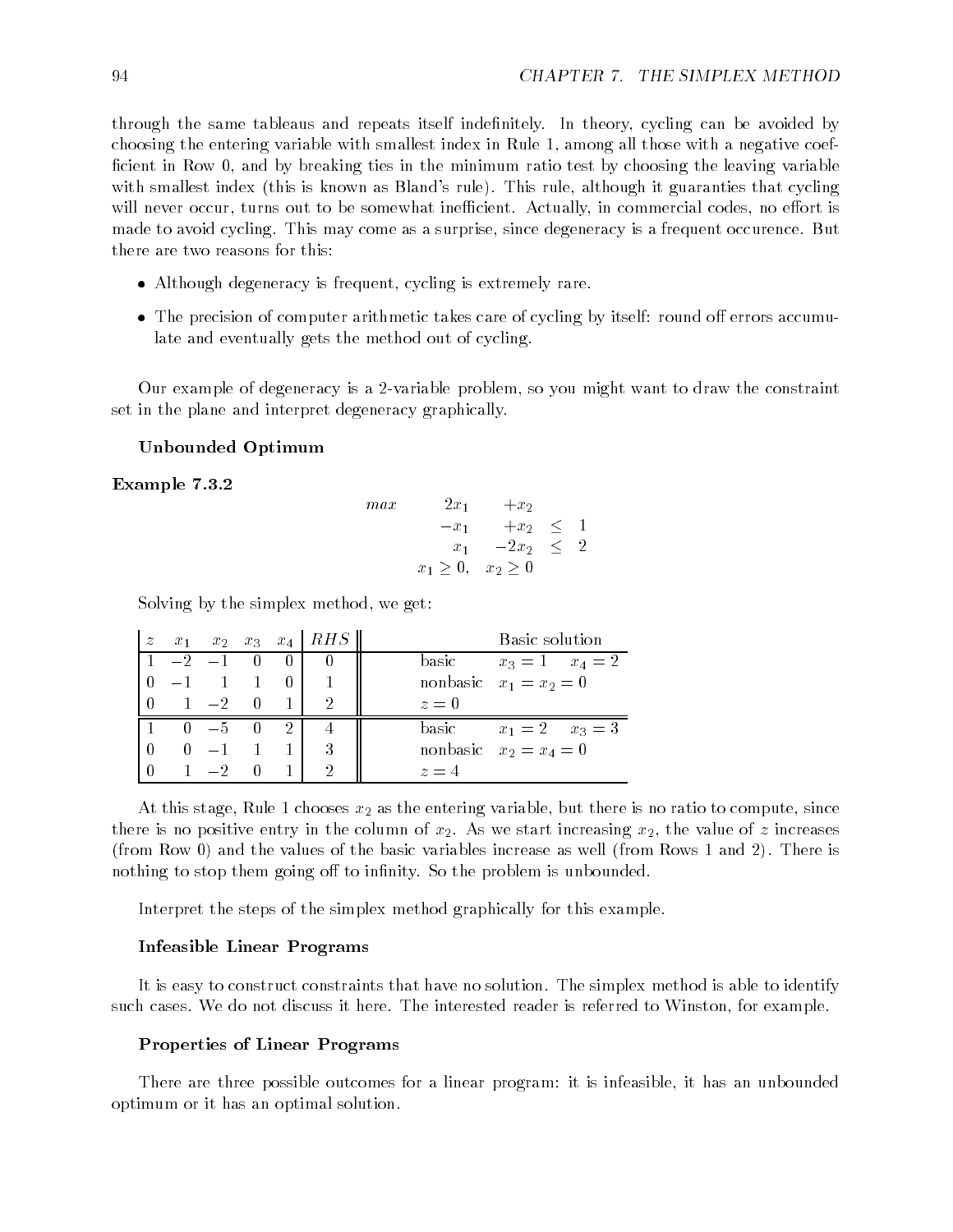If there is an optimal solution, there is a *basic* optimal solution. Remember that the number of basic variables in a basic solution is equal to the number of constraints of the problem, say  $m$ . So, even if the total number of variables, say n, is greater than  $m$ , at most  $m$  of these variables can have a positive value in an optimal basic solution.

Exercise 63 The following tableaus were obtained in the course of solving linear programs with 2 nonnegative variables  $x_1$  and  $x_2$  and 2 inequality constraints (the objective function z is maximized). Slack variables  $s_1$  and  $s_2$  were added. In each case, indicate whether the linear program

- (i) is unbounded
- (ii) has a unique optimum solution
- (iii) has an alternate optimum solution
- (iv) is degenerate (in this case, indicate whether any of the above holds).

|                            | $\boldsymbol{z}$ | $x_1$          | $x_2$            | $\sqrt{s_{1}}$ | $s_2$          | RHS            |
|----------------------------|------------------|----------------|------------------|----------------|----------------|----------------|
|                            | $\mathbf{1}$     | 0              | 3                | 2              | 0              | 20             |
| $\left( \mathrm{a}\right)$ | $\overline{0}$   | 1              | $\overline{2}$   | 1              | 0              | $\overline{4}$ |
|                            | 0                | $\overline{0}$ | 1                | 0              | 1              | $\overline{2}$ |
|                            |                  |                |                  |                |                |                |
|                            | $\boldsymbol{z}$ | $\bar{x}_1$    | $x_2$            | $\sqrt{s_{1}}$ | $s_2$          | RHS            |
| $\left( b\right)$          | $\mathbf 1$      | $\overline{0}$ | $^{-1}$          | $\bf{0}$       | $\overline{2}$ | 20             |
|                            | $\boldsymbol{0}$ | 0              | $\overline{0}$   | 1              | $-2$           | $\overline{5}$ |
|                            | 0                | 1              | $\overline{2}$   | $\overline{0}$ | 3              | 6              |
|                            |                  |                |                  |                |                |                |
|                            |                  |                |                  |                |                |                |
|                            | $\overline{z}$   | $x_1$          | $x_2$            | $\sqrt{s_{1}}$ | $\sqrt{s_{2}}$ | RHS            |
|                            | $\mathbf{1}$     | $\overline{2}$ | 0                | 0              | 1              | 8              |
| (c)                        | $\overline{0}$   | 3              | $\mathbf{1}$     | $\overline{0}$ | $-2$           | $\overline{4}$ |
|                            | 0                | $\overline{2}$ | $\boldsymbol{0}$ | $\mathbf{1}$   | 1              | $\overline{0}$ |
|                            |                  |                |                  |                |                |                |
|                            | $\overline{z}$   | $x_1$          | $x_2$            | $s_1$          | $s_{2}$        | RHS            |
|                            | $\mathbf{1}$     | 0              | $\overline{0}$   | $\overline{2}$ | 0              | 5              |
| (d)                        | 0                | 0              | 1                | 1              | $\mathbf{1}$   | $\overline{4}$ |

Exercise 64 Suppose the following tableau was obtained in the course of solving a linear program with nonnegative variables  $x_1, x_2, x_3$  and two inequalities. The objective function is maximized and slack variables  $s_1$  and  $s_2$  were added.

|  | $x_1 \quad x_2 \quad x_3 \quad s_1$ |  | $S_2$ | RHS |  |
|--|-------------------------------------|--|-------|-----|--|
|  |                                     |  |       |     |  |
|  | - 2                                 |  |       |     |  |
|  |                                     |  |       |     |  |

Give conditions on a, b and c that are required for the following statements to be true:

(i) The current basic solution is a feasible basic solution.

Assume that the condition found in (i) holds in the rest of the exercise.

(ii) The current basic solution is optimal.